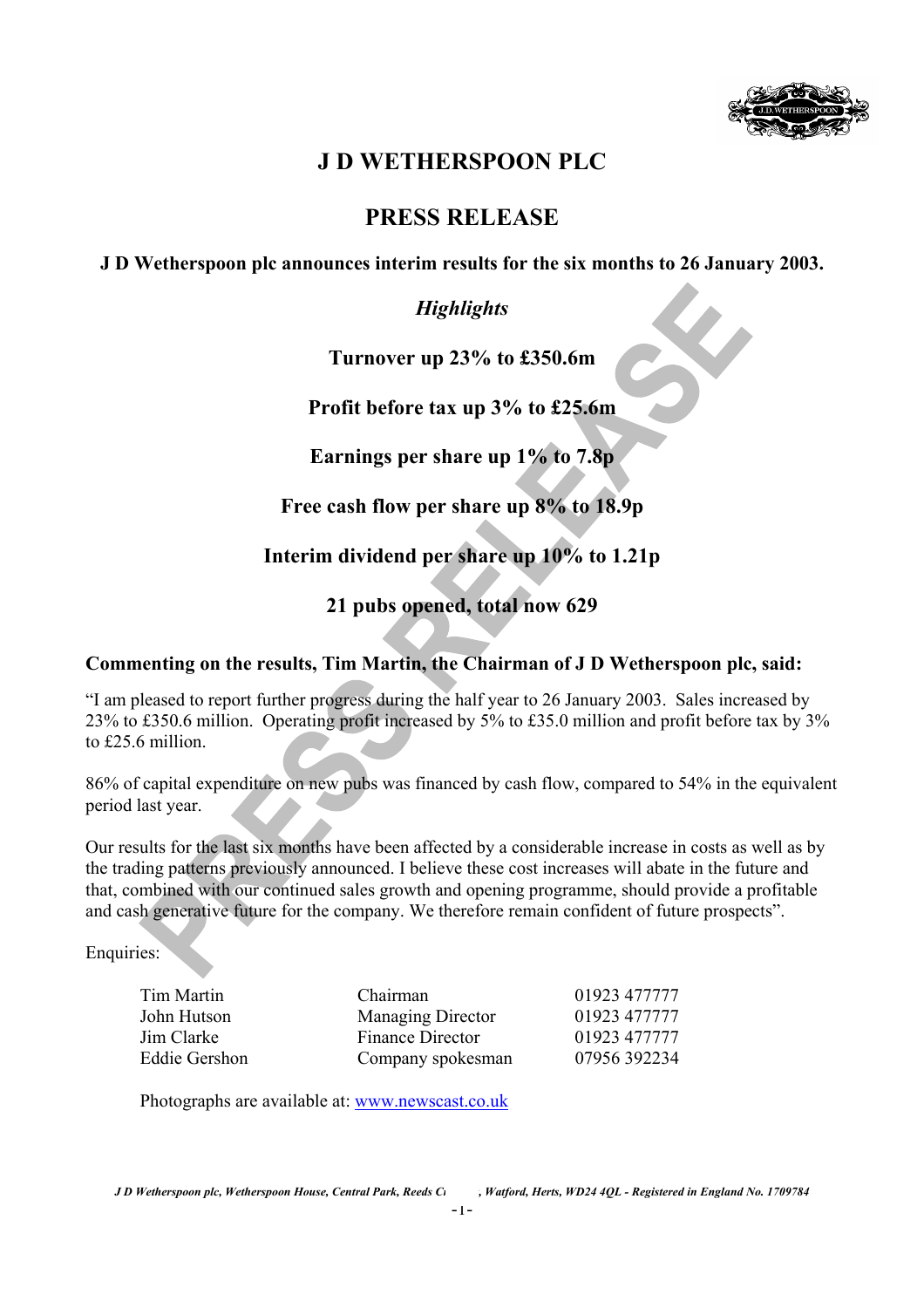

#### **Chairman's statement**

### **I am pleased to report further progress during the half year to 26 January 2003. Sales increased by 23% to £350.6 million. Operating profit increased by 5% to £35.0 million and profit before tax by 3% to £25.6 million. Earnings per share rose by 1% to 7.8p.**

Capital investment was £52.6 million and net gearing at the period end was 97% (2002: 93%). Net interest was covered 3.7 times (2002: 3.9 times) by operating profits. Operating margins before depreciation, interest and tax were 16.1% compared to 17.9%, mainly as a result of higher wages, excise duty, insurance and repairs.

Free cashflow, after capital investment of £9.2 million in existing pubs and payments of tax and interest, increased by 9% to £40.6 million resulting in free cashflow per share of 18.9p before investment in new pubs and dividend payments. 86% of capital expenditure on new pubs was financed by cash flow, compared to 54% in the equivalent period last year.

Economic profit, calculated by adding depreciation to profit after tax (excluding deferred tax) and subtracting capital investment in existing pubs, increased by 4% to £32.5 million.

### **Dividend**

The Board has declared an interim dividend of 1.21p per ordinary share, a 10% increase on last year. A scrip alternative will again be offered to shareholders.

#### **Further Progress**

We opened 21 pubs during the period bringing the total number to 629. The new pubs demonstrated encouraging levels of sales and our existing pubs performed well, with like for like sales increasing by 4.7%.

Progress continued during the period in many areas. Sales of food, traditional ales, wines and coffee were particularly strong, reflecting trends in the business in recent years.

Sales in Lloyds pubs continued their strong performance, with the original 10 now achieving weekly sales of over £30,000 on average. We have opened an additional 5 Lloyds in the period bringing the number to 44, and the sales of the entire Lloyds group has also averaged over £30,000 in the period under review.

The company continues to concentrate on the quality of its people and the environment we create in our pubs. In this respect, we have won the Supreme Training Award for managed houses from the British Institute of Innkeeping for the second year in a row, as well as winning an award for the best toilets in England, Scotland and Wales, also for the second year in a row. Our policy on salaries and bonuses has resulted in our lowest ever manager turnover. We believe that this leads to significant benefits for the business in the long term and helps to provide the standard that should be expected by our customers.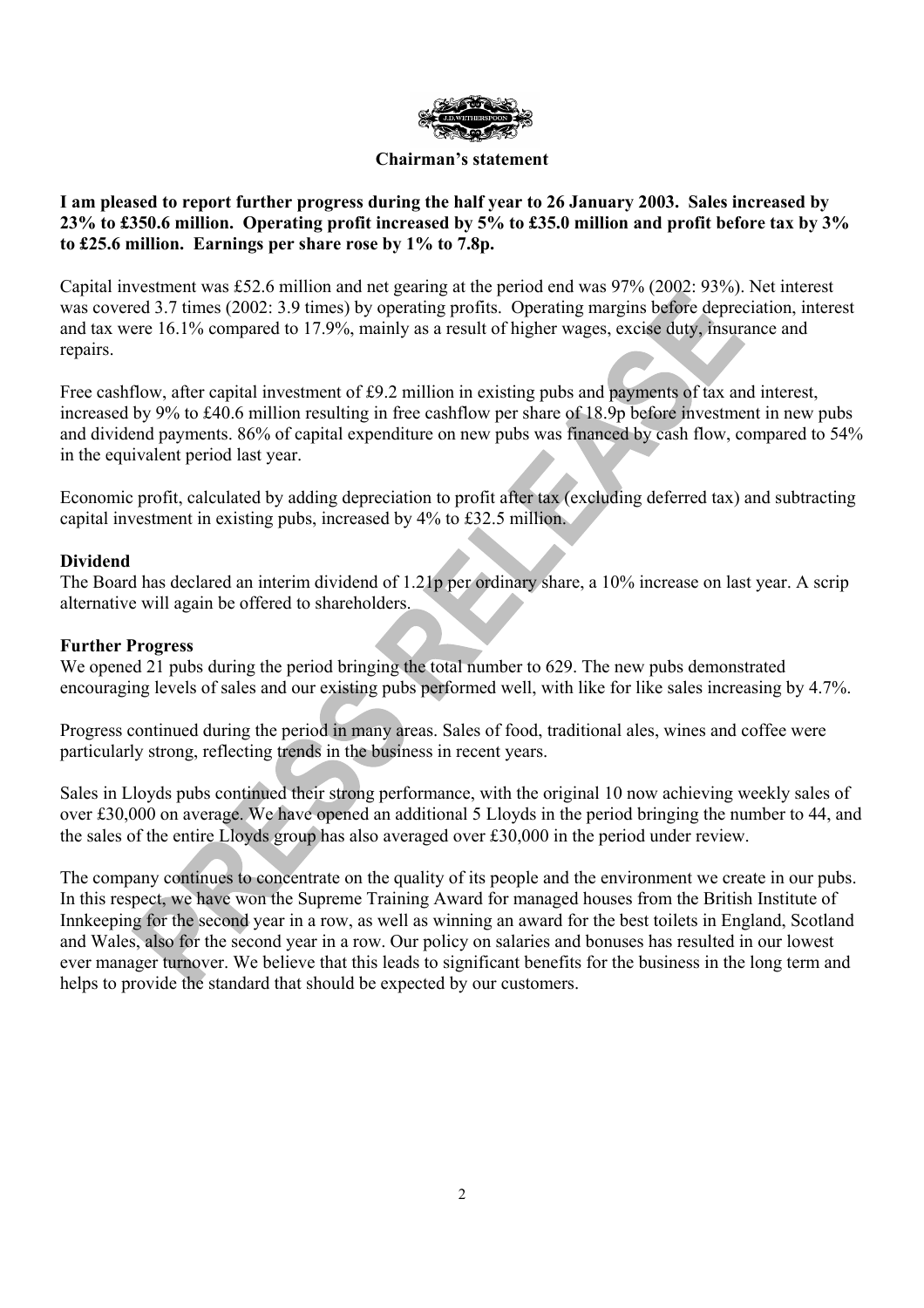

### **People**

I would like to thank all my colleagues at Wetherspoon, and our suppliers and partners, for their dedicated efforts in the last six months.

### **Prospects**

Like for like sales in February 2003 increased by 4.9%, and we opened 7 new pubs. There are 14 sites in the course of construction, 43 with the necessary permissions for development, a further 27 on which terms have been agreed and 120 currently in negotiations. It is anticipated that we will open approximately 50 pubs in the current financial year.

Our results for the last six months have been affected by a considerable increase in costs as well as by the trading patterns previously announced. I believe these cost increases will abate in the future and that, combined with our continued sales growth and opening programme, should provide a profitable and cash generative future for the company. We therefore remain confident of future prospects.

**Tim Martin Chairman**  7 March 2003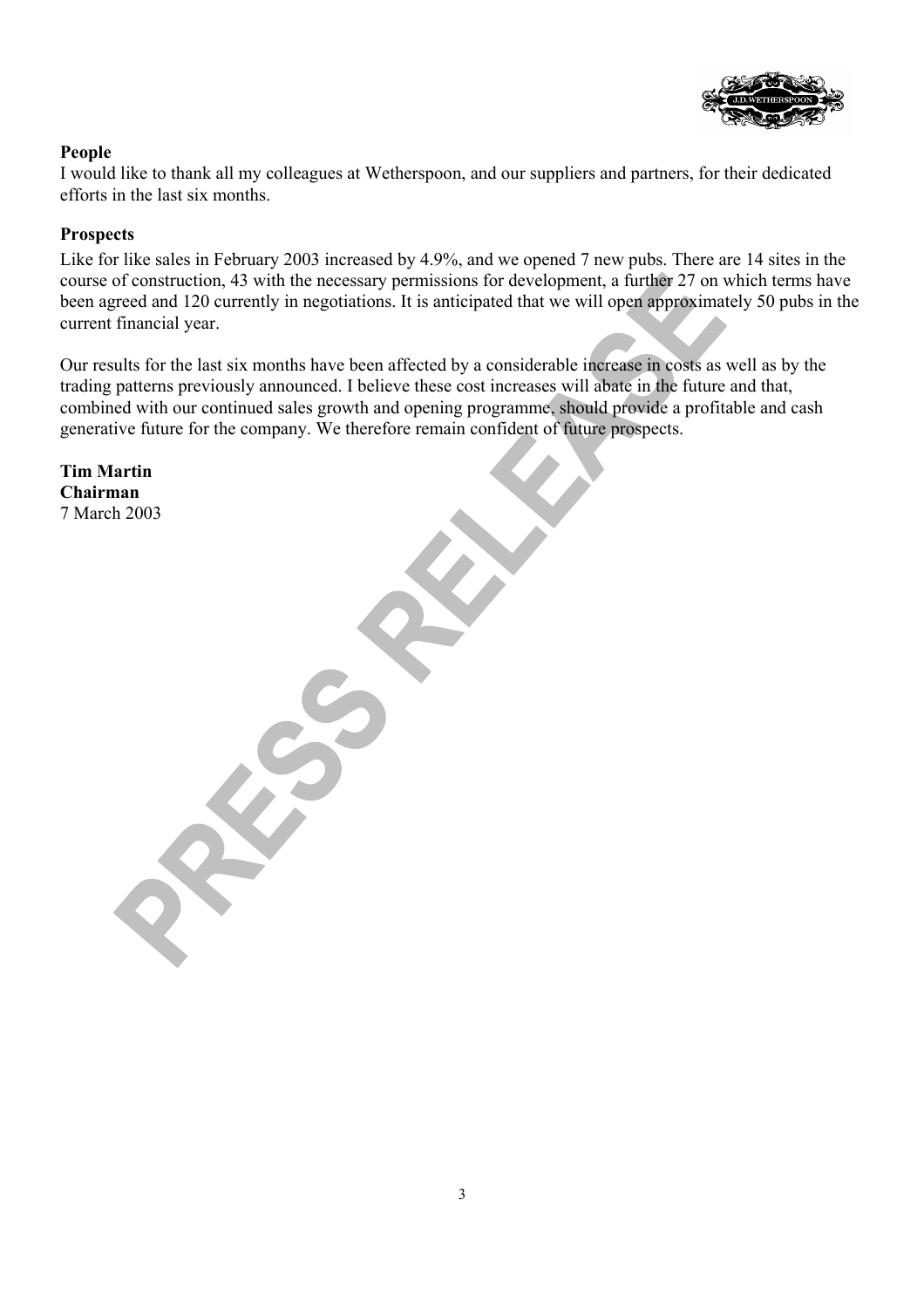

### **Profit and loss account**

for the six months ended 26 January 2003

|                                               | <b>Notes</b>   | <b>Unaudited</b><br>half year<br>2003<br>£000 | Unaudited<br>half year<br>2002<br>£000 | Audited<br>full year<br>2002<br>£000 |
|-----------------------------------------------|----------------|-----------------------------------------------|----------------------------------------|--------------------------------------|
|                                               |                |                                               |                                        |                                      |
| <b>Turnover</b>                               |                | 350,606                                       | 285,178                                | 601,295                              |
| <b>Operating profit</b>                       | $\overline{2}$ | 35,013                                        | 33,431                                 | 70,085                               |
| Net interest payable                          |                | (9, 402)                                      | (8, 546)                               | (16, 517)                            |
| Profit on ordinary activities before taxation |                | 25,611                                        | 24,885                                 | 53,568                               |
| Tax on profit on ordinary activities          | 3              | (8,913)                                       | (8, 466)                               | (18, 152)                            |
| Profit on ordinary activities after taxation  |                | 16,698                                        | 16,419                                 | 35,416                               |
| Dividends                                     | 10             | (2,599)                                       | (2,353)                                | (6,902)                              |
| Retained profit for the period                |                | 14,099                                        | 14,066                                 | 28,514                               |
| Earnings per ordinary share                   | 4              | 7.8 <sub>p</sub>                              | 7.7p                                   | 16.6p                                |
| Fully diluted earnings per ordinary share     | 4              | 7.8p                                          | 7.6p                                   | 16.4 <sub>p</sub>                    |
| Dividend per share                            | 10             | 1.21 <sub>p</sub>                             | 1.10 <sub>p</sub>                      | 3.22p                                |

All activities relate to continuing operations.

There were no gains or losses recognised in any of the above results other than the profit for the period.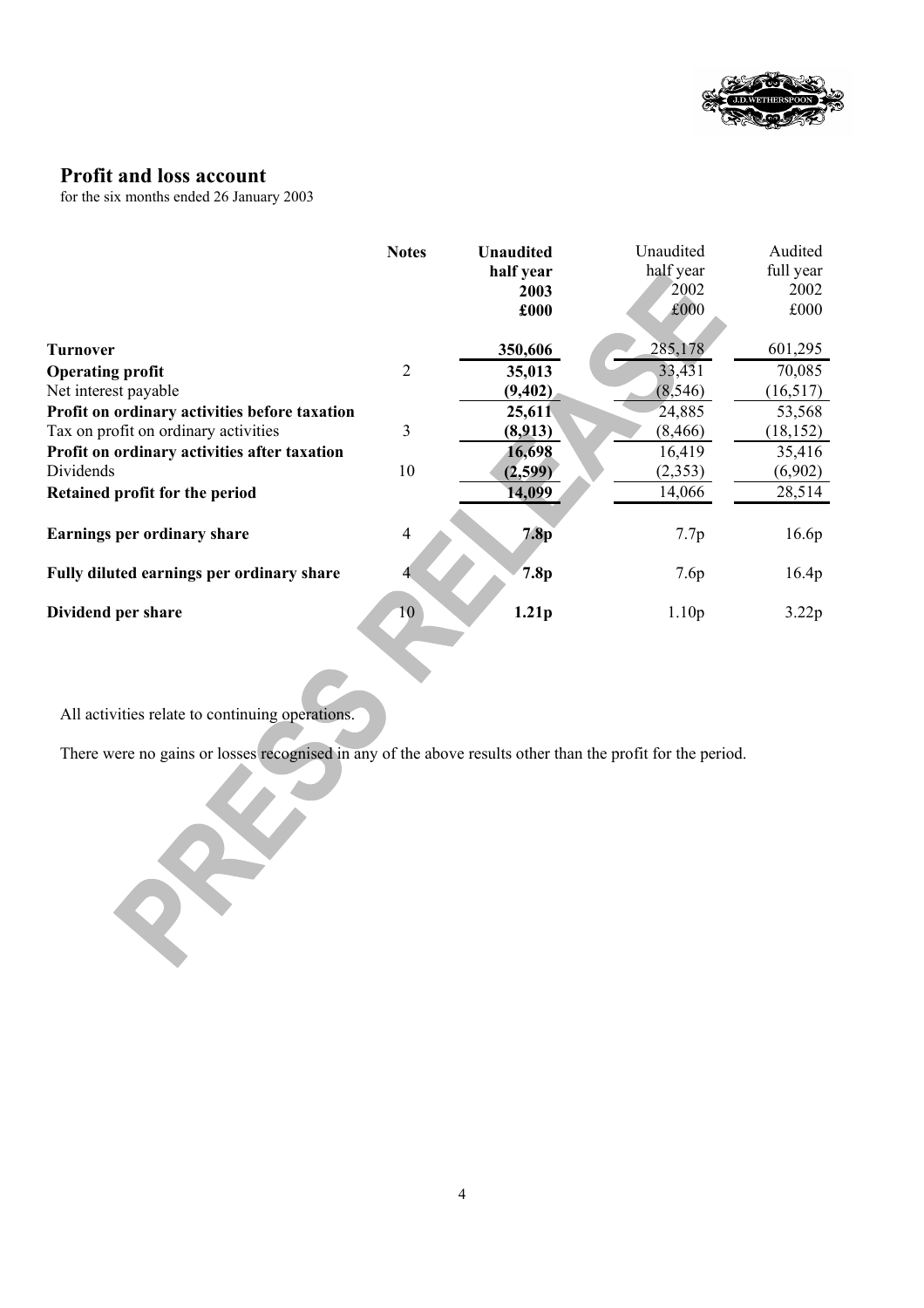

## **Cash flow statement**

for the six months ended 26 January 2003

|                                                        | <b>Notes</b> | Unaudited         |                   | Unaudited Unaudited Unaudited |                   | Audited           | Audited                 |
|--------------------------------------------------------|--------------|-------------------|-------------------|-------------------------------|-------------------|-------------------|-------------------------|
|                                                        |              | half year<br>2003 | half year<br>2003 | half year<br>2002             | half year<br>2002 | full year<br>2002 | full year<br>2002       |
|                                                        |              | £000              | £000              | £000                          | £000              | £000              | £000                    |
|                                                        |              |                   |                   |                               |                   |                   |                         |
| Net cash inflow from operating activities              | $\sqrt{5}$   | 62,395            | 62,395            | 54,355                        | 54,355            | 113,700           | 113,700                 |
| Returns on investments and servicing of                |              |                   |                   |                               |                   |                   |                         |
| finance                                                |              |                   |                   |                               |                   |                   |                         |
| Interest received                                      |              | 11                | 11                | $\sqrt{42}$                   | 42                | 53                | 53                      |
| Interest paid - existing pubs                          |              | (8,573)           | (8,573)           | (8,590)                       | (8,590)           | (17, 346)         | (17,346)                |
| Interest paid and capitalised into new pubs            |              | (1,049)           |                   | (948)                         |                   | (2, 254)          |                         |
| Net cash outflow from returns on investment            |              |                   |                   |                               |                   |                   |                         |
| and servicing of finance                               |              | (9,611)           |                   | (9, 496)                      |                   | (19, 547)         |                         |
| <b>Taxation</b>                                        |              |                   |                   |                               |                   |                   |                         |
| Corporation tax paid                                   |              | (3,975)           | (3,975)           | (1, 555)                      | (1, 555)          | (6,311)           | (6,311)                 |
|                                                        |              |                   |                   |                               |                   |                   |                         |
| Capital expenditure                                    |              |                   |                   |                               |                   |                   |                         |
| Purchase of tangible fixed assets for<br>existing pubs |              | (9,220)           | (9,220)           | (7, 121)                      | (7, 121)          |                   | $(18, 726)$ $(18, 726)$ |
| Purchase of own shares for ESOP trust                  |              | (153)             |                   |                               |                   |                   |                         |
| Proceeds of sales of tangible fixed assets             |              |                   |                   |                               |                   | 412               |                         |
| Investment in new pubs and pub extensions              |              | (47, 491)         |                   | (69,084)                      |                   | (132,096)         |                         |
| Net cash outflow from capital expenditure              |              | (56, 864)         |                   | (76,205)                      |                   | (150, 410)        |                         |
| <b>Equity dividends paid</b>                           |              | (4, 334)          |                   | (2,810)                       |                   | (4, 445)          |                         |
| Net cash outflow before financing                      |              | (12, 389)         |                   | (35, 711)                     |                   | (67, 013)         |                         |
| Financing                                              |              |                   |                   |                               |                   |                   |                         |
| Issue of ordinary shares                               |              | 215               |                   | 5,435                         |                   | 5,750             |                         |
| Advances under bank loans                              |              | 9,920             |                   | 29,935                        |                   | 65,037            |                         |
| Advances under US senior notes                         |              | 22                |                   | 22                            |                   | 44                |                         |
| Net cash inflow from financing                         |              | 10,157            |                   | 35,392                        |                   | 70,831            |                         |
| (Decrease)/Increase in cash                            | 6            | (2, 232)          |                   | (319)                         |                   | 3,818             |                         |
| Free cash flow                                         | 4            |                   | 40,638            |                               | 37,131            |                   | 71,370                  |
| Free cash flow per ordinary share                      | 4            |                   | 18.9p             |                               | 17.5p             |                   | 33.5p                   |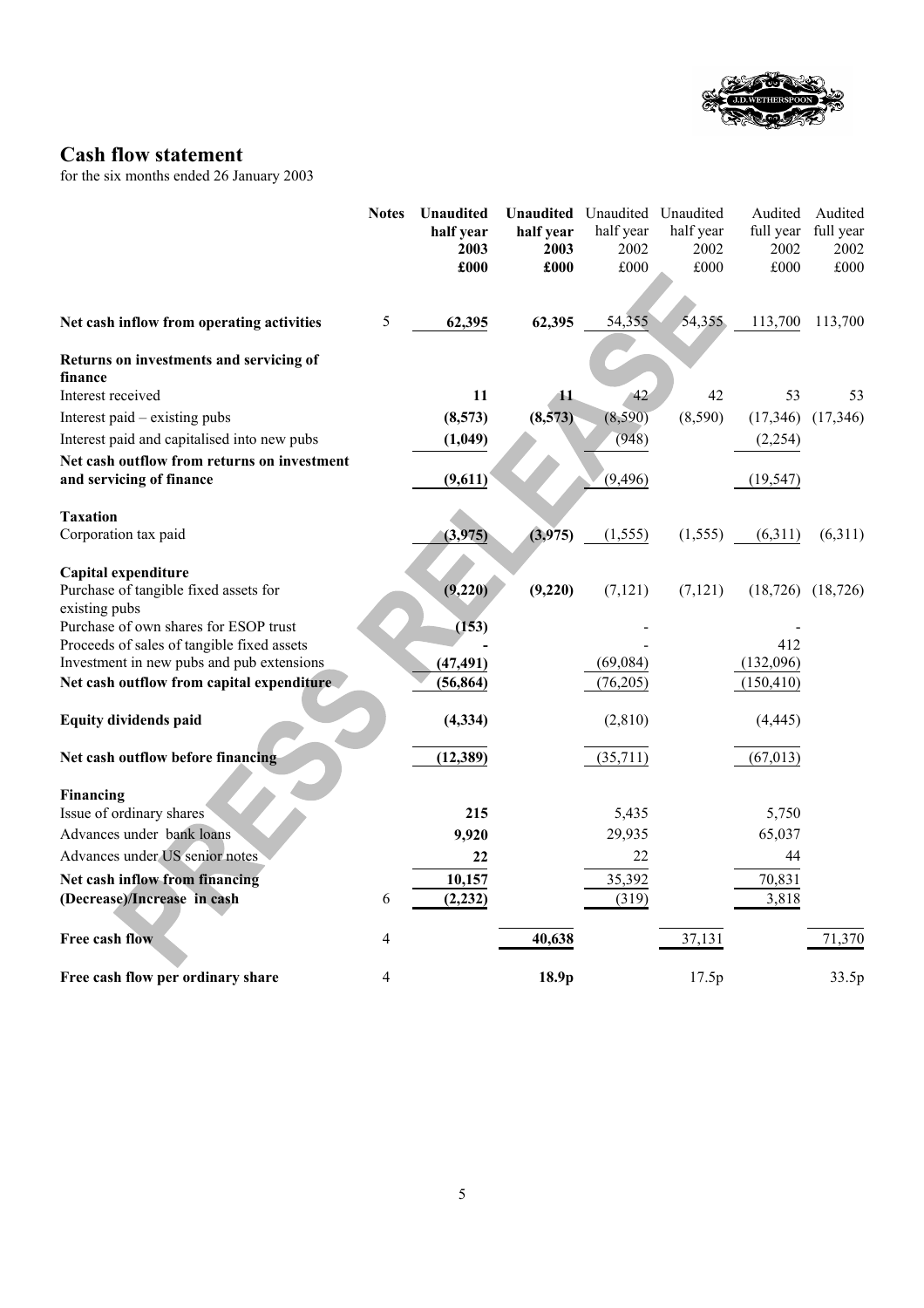

## **Summarised balance sheet**

as at 26 January 2003

|                                                                     | <b>Notes</b> | <b>Unaudited</b> | Unaudited      | Audited        |
|---------------------------------------------------------------------|--------------|------------------|----------------|----------------|
|                                                                     |              | half year        | half year      | full year      |
|                                                                     |              | 2003             | 2002           | 2002           |
|                                                                     |              | £000             | £000           | £000           |
| <b>Fixed assets</b>                                                 |              |                  |                |                |
| Tangible assets                                                     | 8            | 776,305          | 676,261        | 745,041        |
|                                                                     |              |                  |                |                |
| <b>Current assets</b>                                               |              |                  |                |                |
| <b>Stocks</b>                                                       |              | 10,769           | 7,161          | 8,594          |
| Debtors due after more than one year<br>Debtors due within one year |              | 8,053<br>11,048  | 7,323<br>7,966 | 7,682<br>8,237 |
| Investments                                                         |              | 228              | 550            | 203            |
| Cash                                                                |              | 11,377           | 9,472          | 13,609         |
|                                                                     |              | 41,475           | 32,472         | 38,325         |
|                                                                     |              |                  |                |                |
| Creditors due within one year                                       |              | (129, 554)       | (92, 347)      | (122, 919)     |
| <b>Net current liabilities</b>                                      |              | (88, 079)        | (59, 875)      | (84, 594)      |
| <b>Total assets less current liabilities</b>                        |              | 688,226          | 616,386        | 660,447        |
| Creditors due after one year                                        |              | (302, 482)       | (270, 455)     | (292, 915)     |
| Provisions for liabilities and charges                              |              | (61, 082)        | (52, 282)      | (57, 399)      |
| <b>Total net assets</b>                                             |              | 324,662          | 293,649        | 310,133        |
| <b>Capital and reserves</b>                                         |              |                  |                |                |
| Called up share capital                                             |              | 4,295            | 4,276          | 4,292          |
| Share premium account                                               |              | 125,246          | 122,531        | 124,819        |
| Revaluation reserve                                                 |              | 23,048           | 23,734         | 23,386         |
| Profit and loss account                                             |              | 172,073          | 143,108        | 157,636        |
| <b>Equity shareholders' funds</b>                                   | 9            | 324,662          | 293,649        | 310,133        |
|                                                                     |              |                  |                |                |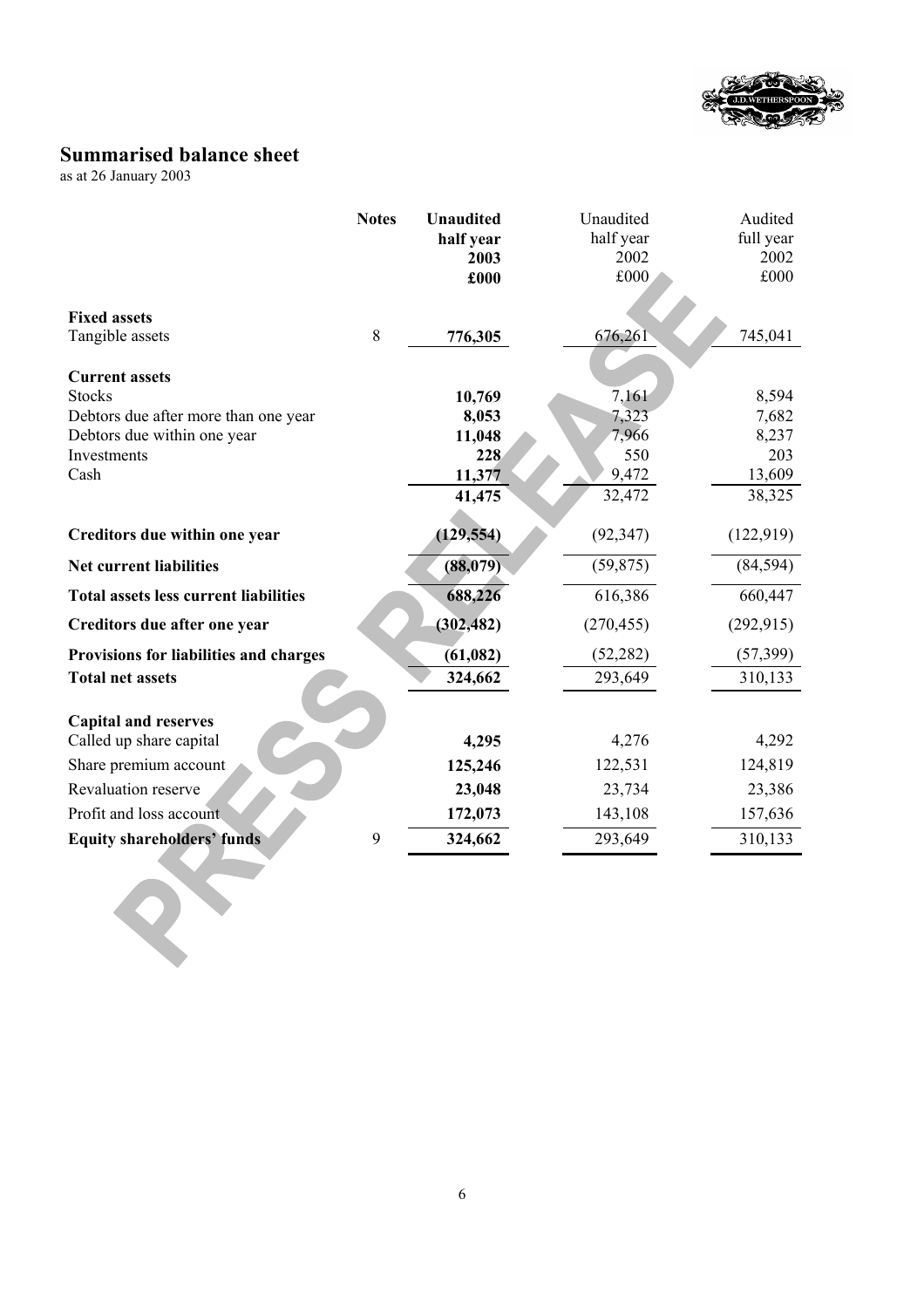

### **Notes**

#### **1 Basis of preparation**

The interim report for the six months ended 26 January 2003 is unaudited and does not constitute statutory accounts within the meaning of Section 240 of the Companies Act 1985. It has been prepared under the historical cost convention modified by the revaluation of freehold and leasehold properties, and on a basis consistent with the accounting policies for the year ended 28 July 2002. The results for the year ended 28 July 2002 and the balance sheet at that date are an extract from the statutory accounts for that year, which have been filed with the Registrar of Companies and on which the Company's auditors gave an unqualified report under Section 235 of the Companies Act 1985, which did not contain a statement under Section 237(2) or (3) of that Act. The results for the six months ended 26 January 2003 are an extract from the unaudited interim report for that period.

#### **2 Operating profit**

|                         | <b>Unaudited</b> | Unaudited  | Audited    |
|-------------------------|------------------|------------|------------|
|                         | half year        | half year  | full year  |
|                         | 2003             | 2002       | 2002       |
|                         | £000             | £000       | £000       |
|                         |                  |            |            |
| Turnover                | 350,606          | 285,178    | 601,295    |
| Cost of sales           | (299, 822)       | (238, 036) | (503, 699) |
| Gross profit            | 50,784           | 47,142     | 97,596     |
| Administrative expenses | (15,771)         | (13, 711)  | (27,511)   |
| Operating profit        | 35,013           | 33,431     | 70,085     |
|                         |                  |            |            |

Cost of sales includes distribution costs and all pub operating costs.

 $\mathcal{A}$ 

**A** 

#### **3 Taxation**

The taxation charge for the six months ended 26 January 2003 is calculated by applying an estimate of the effective tax rate for the year ending 27 July 2003. The UK standard rate of corporation tax is 30% (2002: 30%), whereas the latest estimate of the current tax payable on profits for the financial year ending 27 July 2003 is 20% (2002: 16%).

|                                      | <b>Unaudited</b> | Unaudited<br>half year | Audited   |
|--------------------------------------|------------------|------------------------|-----------|
|                                      | half year        |                        | full year |
|                                      | 2003             | 2002                   | 2002      |
|                                      | £000             | £000                   | £000      |
| Current tax                          | 5,230            | 3,987                  | 8,556     |
| Deferred tax                         | 3,683            | 4,479                  | 9,596     |
| Tax on profit on ordinary activities | 8,913            | 8,466                  | 18,152    |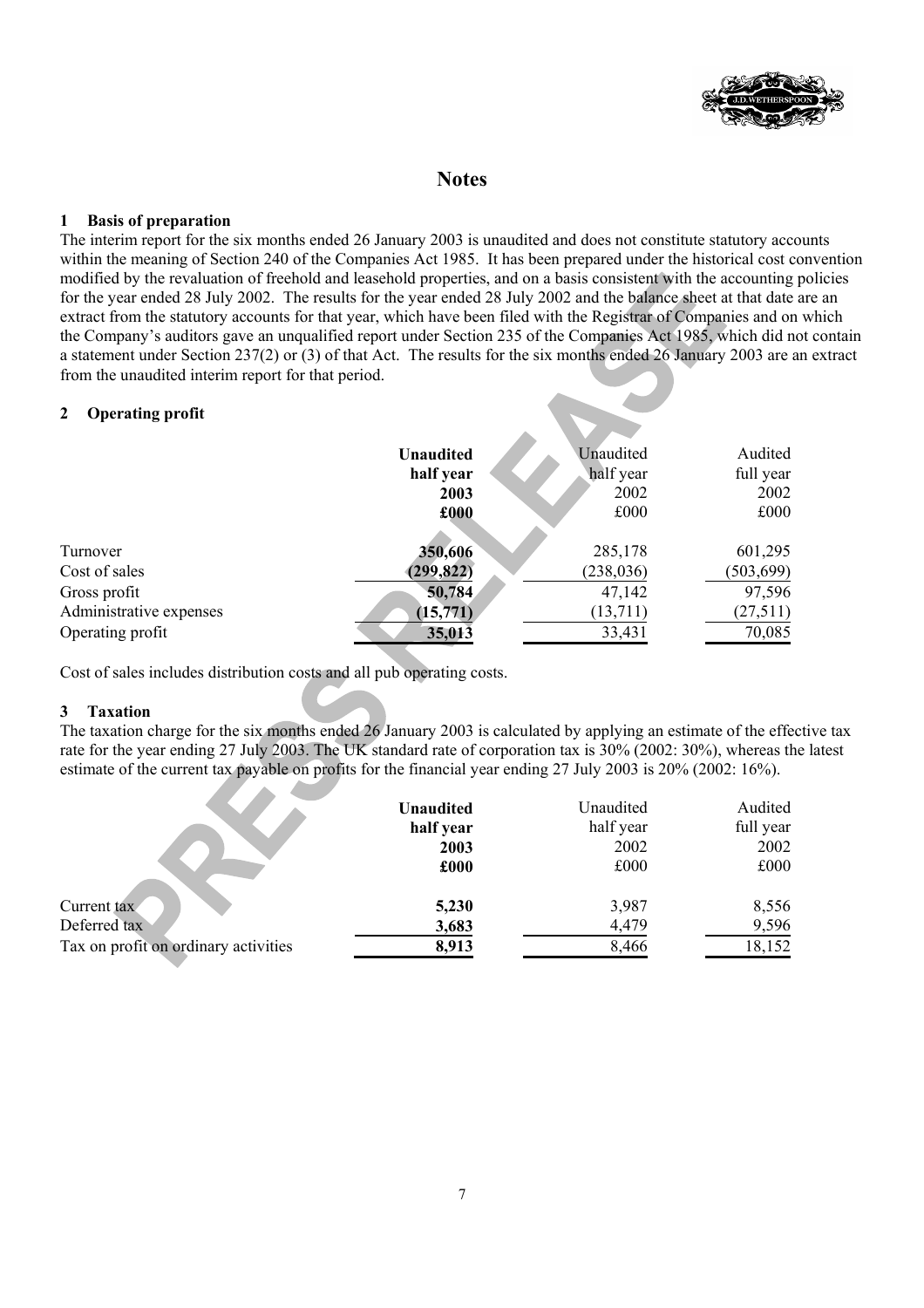

#### **4 Earnings and cash flow per share**

The calculation of basic earnings per share is based on profit on ordinary activities after taxation for the period of £16,698,000 (2002: £16,419,000) and on 214,694,977 (2002: 212,189,707) ordinary shares, being the weighted average number of ordinary shares in issue and ranking for dividend during the period.

Fully diluted earnings per share has been calculated in accordance with FRS14 and is after allowing for the dilutive effect of the conversion into ordinary shares of the weighted average number of options outstanding during the period. The number of shares used for the fully diluted calculation is 215,159,001 (2002: 214,703,771).

The calculation of free cash flow per share is based on the net cash generated by business activities and available for investment in new pub developments and extensions to existing pubs, after funding interest on existing pubs, tax and all other reinvestment in pubs open at the start of the period ('free cash flow'). It is calculated before taking account of proceeds from property disposals and inflows and outflows of financing from outside sources and dividend payments, and is based on the same number of shares in issue as for the calculation of basic earnings per share.

#### **5 Net cash inflow from operating activities**

|                                       | <b>Unaudited</b> | Unaudited | Audited   |
|---------------------------------------|------------------|-----------|-----------|
|                                       | half year        | half year | full year |
|                                       | 2003             | 2002      | 2002      |
|                                       | £000             | £000      | £000      |
| Operating profit                      | 35,013           | 33,431    | 70,085    |
| Profit on disposal of fixed assets    |                  |           | (24)      |
| Depreciation of tangible fixed assets | 21,308           | 17,504    | 36,343    |
| Change in stocks                      | (2,175)          | 342       | (1,091)   |
| Change in debtors                     | (2, 814)         | (511)     | (1,395)   |
| Change in creditors                   | 11,063           | 3,589     | 9,782     |
|                                       | 62,395           | 54,355    | 113,700   |

#### **6 Reconciliation of net cash flow to movement in net debt**

|                                             | <b>Unaudited</b><br>half year<br>2003 | Unaudited<br>half year<br>2002 | Audited<br>full year<br>2002 |
|---------------------------------------------|---------------------------------------|--------------------------------|------------------------------|
|                                             | £000                                  | £000                           | £000                         |
| (Decrease)/Increase in cash in the period   | (2, 232)                              | (319)                          | 3,818                        |
| Cash inflow from increase in debt financing | (9, 942)                              | (29, 957)                      | (65,081)                     |
| Movement in net debt during the period      | (12, 174)                             | (30, 276)                      | (61,263)                     |
| Opening net debt                            | (302, 840)                            | (241, 577)                     | (241, 577)                   |
| <b>Closing net debt</b>                     | (315, 014)                            | (271, 853)                     | (302, 840)                   |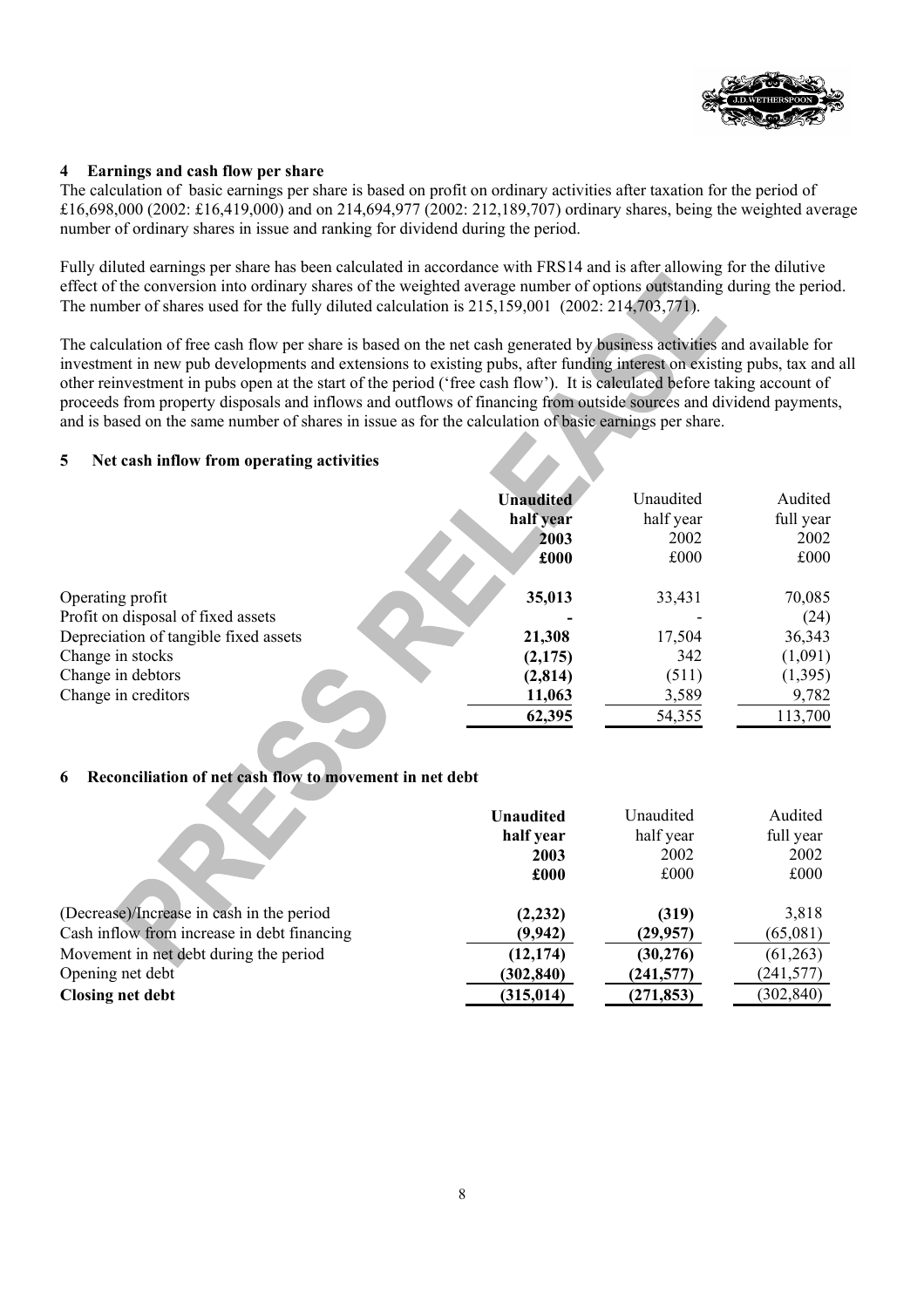

## **7 Analysis of net debt**

|                                   | Audited    |           | Non-Cash  | <b>Unaudited</b> |
|-----------------------------------|------------|-----------|-----------|------------------|
|                                   | full year  | Cash      | Movement  | half year        |
|                                   | 2002       | flow      | 2003      | 2003             |
|                                   | £000       | £000      | £000      | £000             |
| Cash at bank and in hand          | 13,609     | (2, 232)  |           | 11,377           |
| Debt due within one year          | (24, 831)  | 12,414    | (12, 414) | (24, 831)        |
| Debt due after one year           | (291, 618) | (22, 356) | 12,414    | (301, 560)       |
| Net debt                          | (302, 840) | (12, 174) |           | (315, 014)       |
| 8<br><b>Tangible fixed assets</b> |            |           |           |                  |

## **8 Tangible fixed assets**

|                                                                                                   | <b>Unaudited</b>                         | Unaudited                                 | Audited                                             |
|---------------------------------------------------------------------------------------------------|------------------------------------------|-------------------------------------------|-----------------------------------------------------|
|                                                                                                   | half year                                | half year                                 | full year                                           |
|                                                                                                   | 2003                                     | 2002                                      | 2002                                                |
|                                                                                                   | £000                                     | £000                                      | £000                                                |
| Opening net book value<br>Additions<br>Disposals<br>Depreciation<br><b>Closing net book value</b> | 745,041<br>52,572<br>(21,308)<br>776,305 | 625,903<br>67,862<br>(17, 504)<br>676,261 | 625,903<br>155,869<br>(388)<br>(36, 343)<br>745,041 |

# **9 Capital, reserves and shareholders' funds**

|                                             |           |              |                          |          | <b>Unaudited</b> | Audited       |
|---------------------------------------------|-----------|--------------|--------------------------|----------|------------------|---------------|
|                                             | Called up | <b>Share</b> | Revaluation              | Profit   | half year        | full year     |
|                                             | share     | premium      | reserve                  | and loss | 2003             | 2002          |
|                                             | capital   | account      |                          | account  | shareholders'    | shareholders' |
|                                             |           |              |                          |          | funds            | funds         |
|                                             | £000      | £000         | £000                     | £000     | £000             | £000          |
| At start of period                          | 4,292     | 124,819      | 23,386                   | 157,636  | 310,133          | 273,839       |
| Allotments                                  | 3         | 427          |                          |          | 430              | 7,739         |
| Transfer                                    |           |              | (338)                    | 338      |                  |               |
| Profit for the period                       |           |              | $\overline{\phantom{0}}$ | 16,698   | 16,698           | 35,416        |
| Dividends                                   |           |              | $\blacksquare$           | (2,599)  | (2,599)          | (6,902)       |
| Shares allotted and contributed<br>to QUEST |           |              |                          |          |                  | 41            |
| At end of period                            | 4,295     | 125,246      | 23,048                   | 172,073  | 324,662          | 310,133       |
|                                             |           |              |                          |          |                  |               |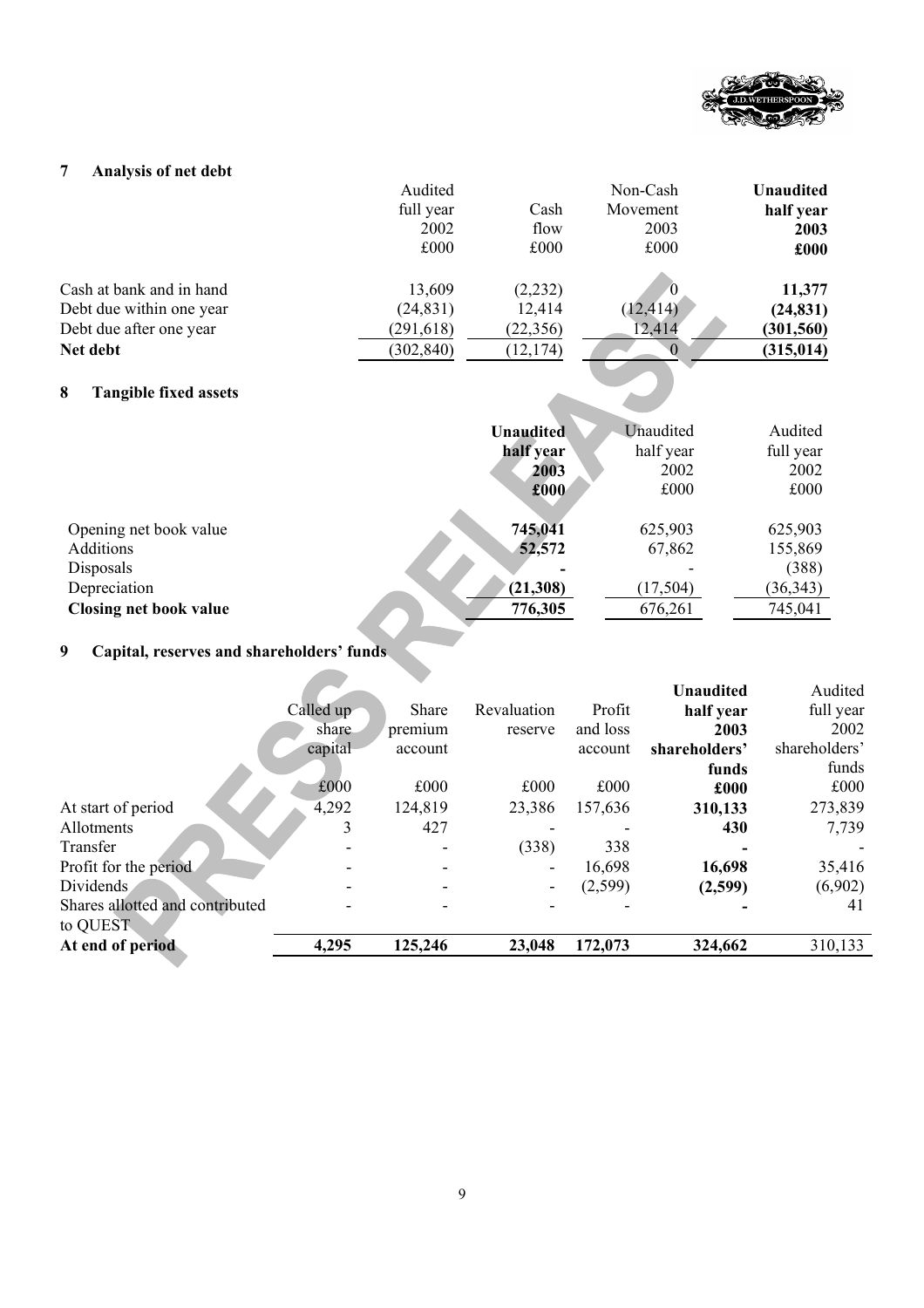

#### **10 Dividend**

On 23 May 2003 the company will pay an interim dividend of 1.21 pence per share, for the half year ended 26 January 2003 to shareholders on the register at the close of business on 21 March 2003.

As in previous years, a scrip alternative will be offered. Many shareholders already participate in the scrip dividend scheme and wish to receive shares in lieu of cash, while others have previously received cash dividends and may wish to continue doing so. In either case shareholders need take no further action.

If any shareholder wishes to alter the form in which he/she receive their dividends, he/she should advise the company's registrars, Computershare Investor Services plc, PO Box 82, The Pavilions, Bridgewater Road, Bristol, BS99 7NH in writing no later than 25 April 2003.